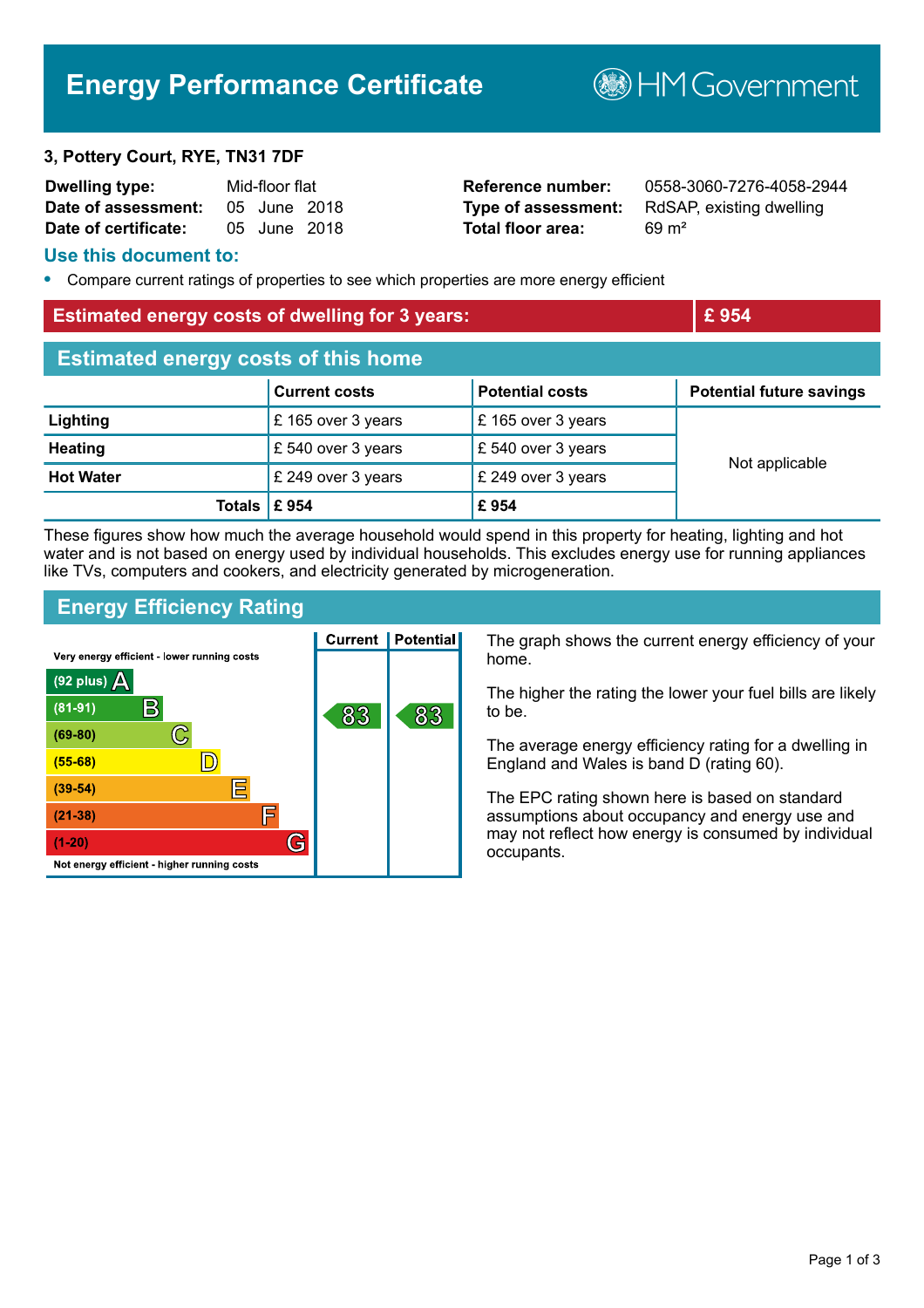## **Summary of this home's energy performance related features**

| <b>Element</b>        | <b>Description</b>                         | <b>Energy Efficiency</b> |
|-----------------------|--------------------------------------------|--------------------------|
| Walls                 | Cavity wall, as built, insulated (assumed) | ★★★★☆                    |
| Roof                  | (another dwelling above)                   |                          |
| Floor                 | (another dwelling below)                   |                          |
| Windows               | Fully double glazed                        | ★★★★☆                    |
| Main heating          | Boiler and radiators, mains gas            | ★★★★☆                    |
| Main heating controls | Programmer, room thermostat and TRVs       | ★★★★☆                    |
| Secondary heating     | None                                       |                          |
| Hot water             | From main system                           | ★★★★☆                    |
| Lighting              | Low energy lighting in all fixed outlets   | *****                    |

Current primary energy use per square metre of floor area: 89 kWh/m² per year

The assessment does not take into consideration the physical condition of any element. 'Assumed' means that the insulation could not be inspected and an assumption has been made in the methodology based on age and type of construction.

### **Low and zero carbon energy sources**

Low and zero carbon energy sources are sources of energy that release either very little or no carbon dioxide into the atmosphere when they are used. Installing these sources may help reduce energy bills as well as cutting carbon. There are none provided for this home.

### **Your home's heat demand**

For most homes, the vast majority of energy costs derive from heating the home. Where applicable, this table shows the energy that could be saved in this property by insulating the loft and walls, based on typical energy use (shown within brackets as it is a reduction in energy use).

| <b>Heat demand</b>           | <b>Existing dwelling</b> | Impact of loft<br>insulation | Impact of cavity<br>wall insulation | Impact of solid<br>wall insulation |
|------------------------------|--------------------------|------------------------------|-------------------------------------|------------------------------------|
| Space heating (kWh per year) | 1.492                    | N/A                          | N/A                                 | N/A                                |
| Water heating (kWh per year) | .825                     |                              |                                     |                                    |

You could receive Renewable Heat Incentive (RHI) payments and help reduce carbon emissions by replacing your existing heating system with one that generates renewable heat, subject to meeting minimum energy efficiency requirements. The estimated energy required for space and water heating will form the basis of the payments. For more information, search for the domestic RHI on the www.gov.uk website.

### **Recommendations**

None.